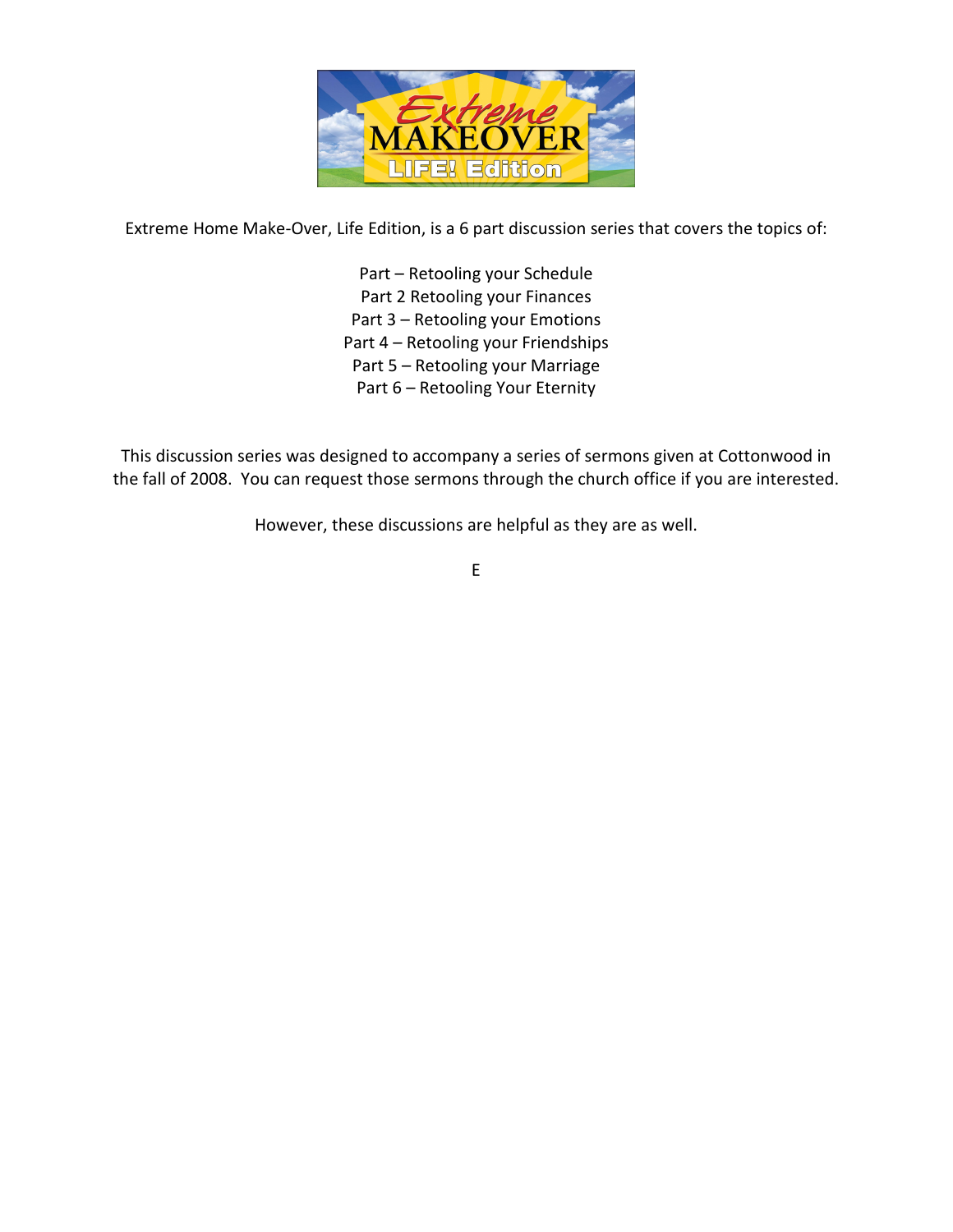

Icebreaker: Share a time when you were late for something important.

"*But seek first his kingdom and his righteousness, and all these things will be given to you as well.*" Matthew 6:33

- 1.) What would it look like to "*seek FIRST His kingdom and His righteousness*" first thing every morning? First thing every week? First thing in every major decision? What keeps you from doing so?
- 2.) Busy-ness is a common American struggle, how do you think seeking God first could help you with busy-ness? Or, how has seeking God first helped you to deal with busyness in the past?

*Jesus replied: " 'Love the Lord your God with all your heart and with all your soul and with all your mind.' This is the first and greatest commandment. And the second is like it: 'Love your neighbor as yourself.'* Matthew 22:37-39

- 3.) How have you let people or activities crowd God out of your life?
- 4.) When was a time when your priorities in "*Loving your neighbor*" got mixed up? (i.e. children crowding out your spouse, others crowding out your family, work/school crowding out your church family…)

*Please take a few minutes to look over at 'The Grid' on the back of this page.* 

- 5.) Which of these areas do you tend to overlook or ignore when making priorities in your schedule?
- Prayer: Share one action you need to take in order to 're-tool your schedule' so that your schedule reflects God's priorities in your life. *Pray for each other to take these actions this week.*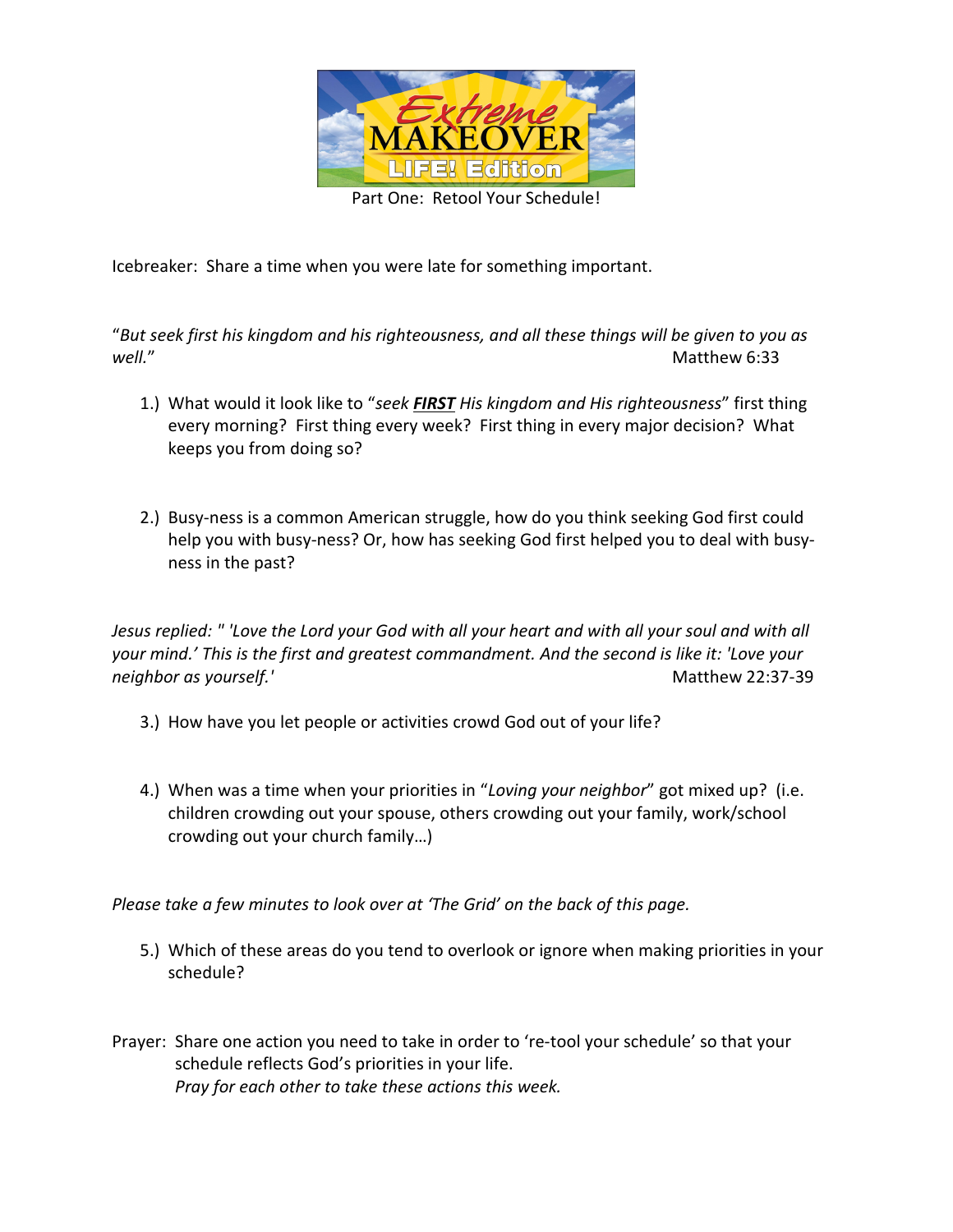# 'THE GRID'

Use these principles to help you evaluate and sort out the potential jobs, projects, activities and commitments in order to make the most of your time.

- **1.) The Whole-heartedness Principle: Whatever you do, do it wholeheartedly & to the best of your ability. If you can't do a good job on it, don't take it on.** Check out these verses: Eccl. 9:10, Col. 3:17, Col. 3:23, Pr. 22:29
- **2.) The Work Day Principle: Work had during the 'day', but not during the 'night.' Take time to relax and wind down after you work. (Obviously if you work nights, this reverses!)**

Check out these verses: John 9:4, John 11:9, Ps. 127:2

- **3.) The Sabbath Principle: This is one of the Ten Commandments! God has designed us to function optimally when we take a day of rest & reflection each week. This day is primarily to remember God and grow in Him.** Check out these verses: Ex. 20:8-11
- **4.) The 'Finishing' Principle: Finish a project or task today if at all possible, or else things will pile up quickly.**

Check out this verse: Ruth 3:18

- **5.) The People Principle Always put people before projects/things. Things don't last, but people do. Christ modeled this by putting people before everything else!** Check out this verse: John 3:16, 1 John 3:16
- **6.) The Accountability/Submission Principle Sometimes we need someone else to guide or counsel us in making decisions and setting priorities.** Check out this verse: Eph. 5:21
- **7.) The Time & Eternity Principle Before adding something to your schedule ask yourself: What will be the effect of this 10 years from now? What will be the effect of this for eternity? Does this have any long-lasting or eternal value?** Check out this verse: 1 Cor. 3:12-15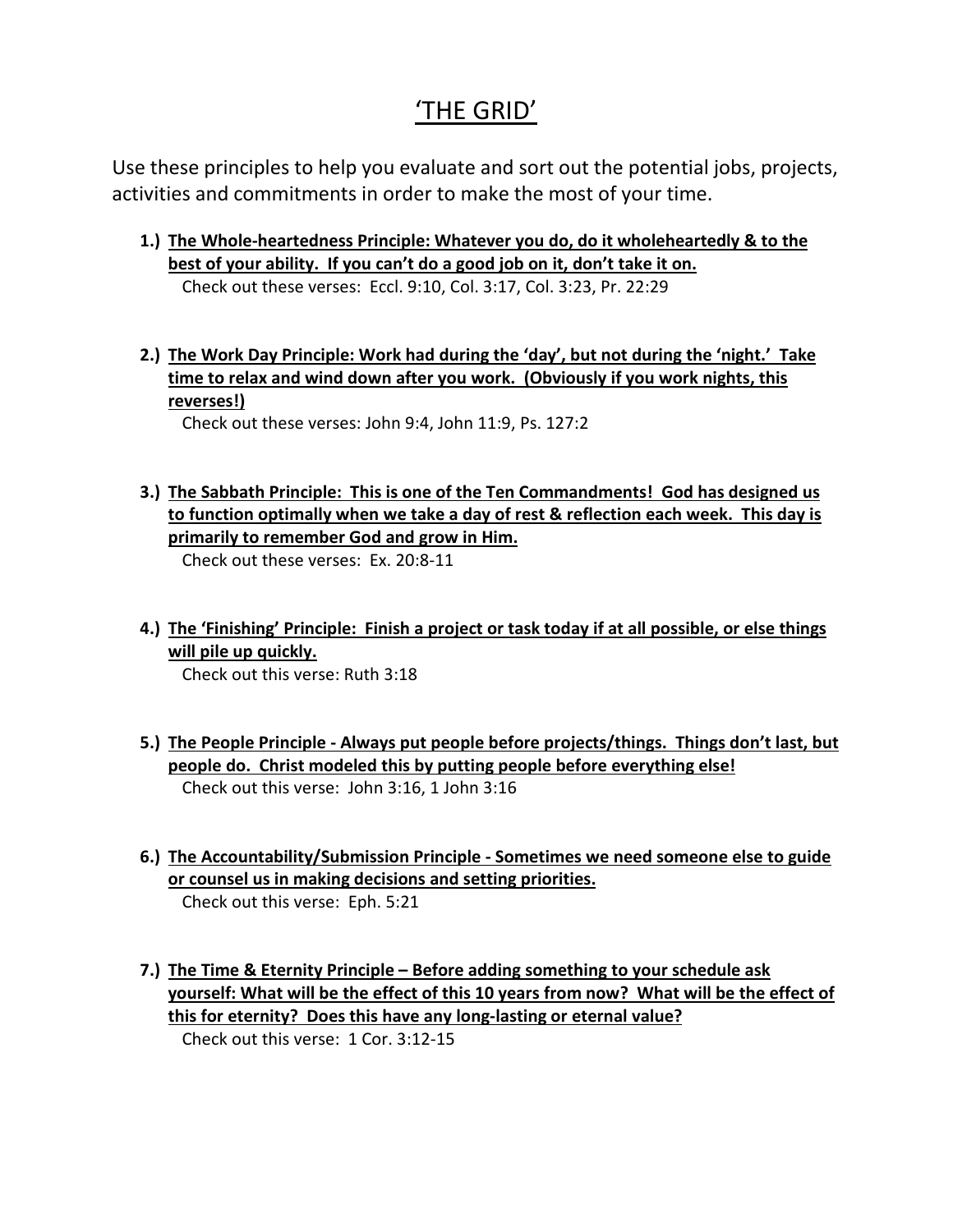

Part Two: Retool Your Finances!

Icebreaker: When was a time when someone lost their trust in you? Or when has a time when you lost your trust in another person?

*"Trust in the LORD with all your heart and lean not on your own understanding; in all your ways acknowledge him, and he will make your paths straight. Do not be wise in your own eyes; fear the LORD and shun evil. This will bring health to your body and nourishment to your bones. Honor the LORD with your wealth, with the firstfruits of all your crops; then your barns will be filled to overflowing, and your vats will brim over with new wine."* Proverbs 3:5-10

- 1. When has it been difficult for you to trust God with your finances?
- 2. How have you been 'wise in your own eyes' when it comes to money or financial matters? Why do you think it is such a temptation to deal with money on our own terms, rather than submitting to 'God's financial plan' for our lives?
- 3. Despite the amazing promise in these verses, what experiences in life or in the church have caused your attitude or understanding about 'giving to God' to be unbalanced or incomplete?

*"No one can serve two masters. Either he will hate the one and love the other, or he will be devoted to the one and despise the other. You cannot serve both God and Money."* Matt. 6:24

4. How have earning money, paying bills, debt, or financial worries negatively affected your devotion to God?

*"Each man should give what he has decided in his heart to give, not reluctantly or under compulsion, for God loves a cheerful giver. And God is able to make all grace abound to you, so that in all things at all times, having all that you need, you will abound in every good work."*  2 Cor. 9:8-9

5. How have you experienced freedom/abundant grace as a result of letting God order your finances? What is a step you can take today toward 'doing your finances' God's way?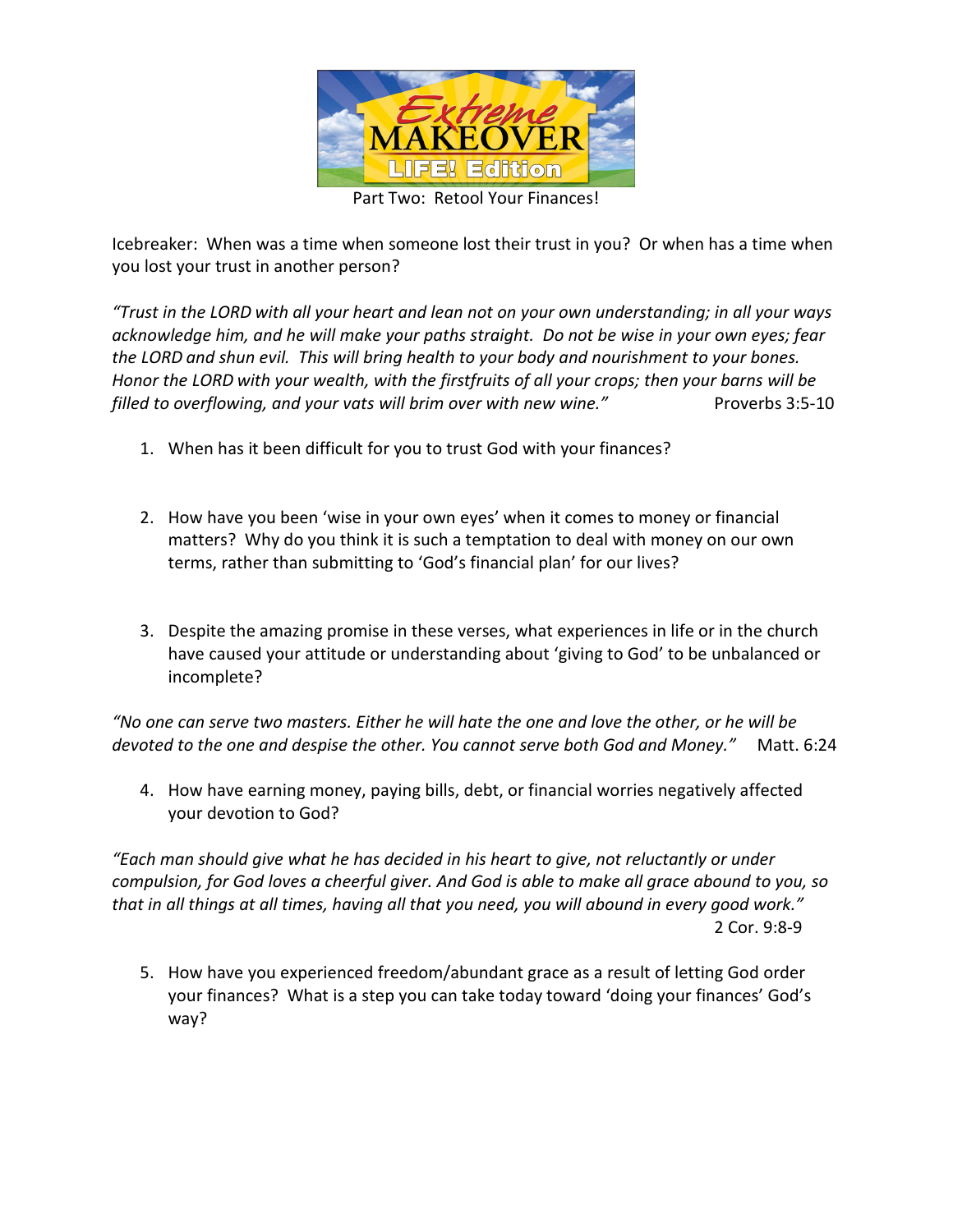Prayer: Share one action you need to take in order to 're-tool your finances' so that your finances better reflect God's plan for this area of your life.

*Pray for each other to take these actions this week.*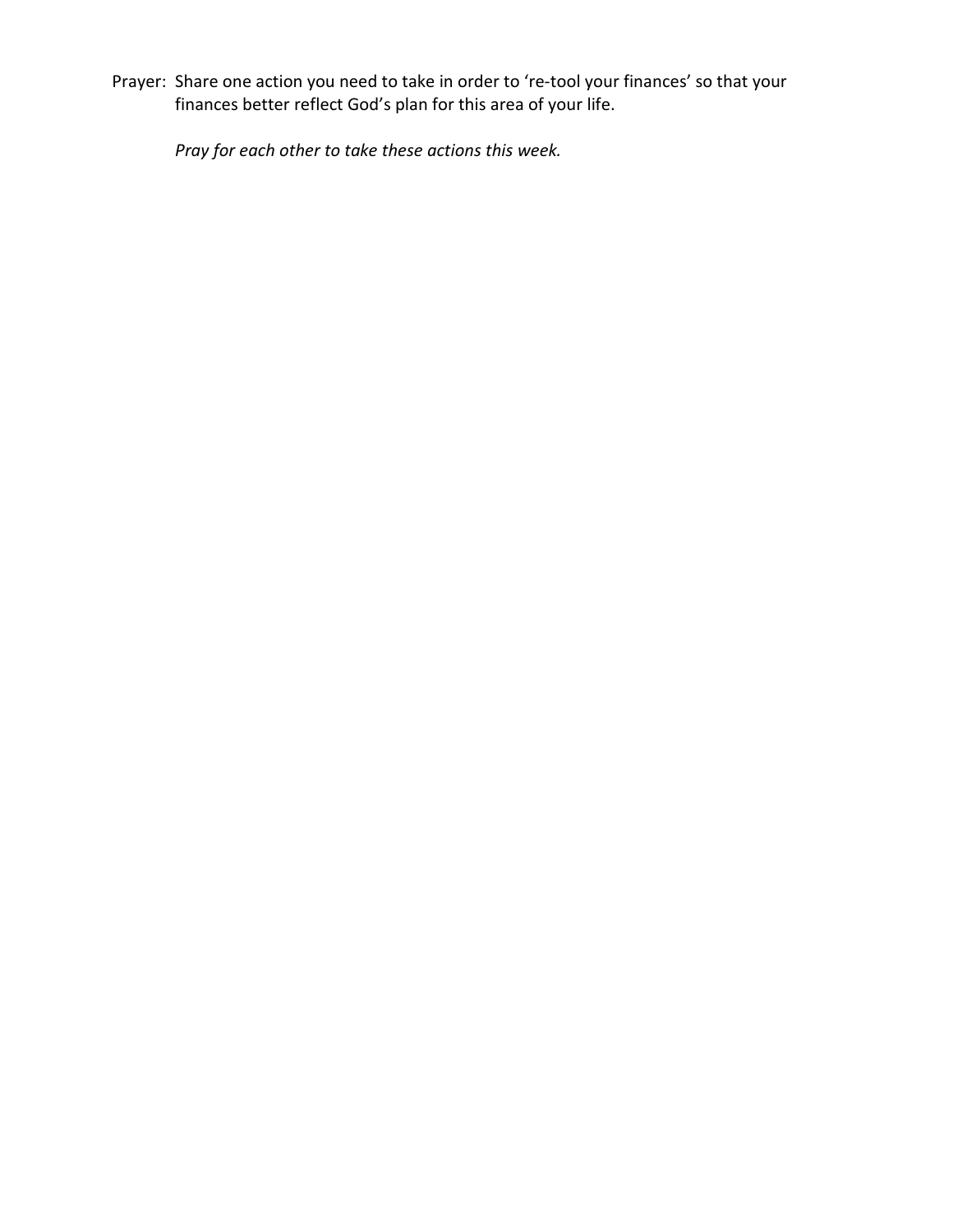

Part Three: Retool Your Emotions!

Icebreaker: What is the best fruit you have ever eaten? What about the worst?

*"By their fruit you will recognize them. Do people pick grapes from thornbushes, or figs from thistles?*  Likewise every good tree bears good fruit, but a bad tree bears bad fruit." Matt. 7:16-17

- 1. Our emotional lives can be likened to a tree…when our emotions are 'under control' they produce good fruit, when they get 'out of control' bad fruit results. What is some of the good fruit emotions can produce (when they are under control)? How have you experienced your emotions getting out of control? What was the result?
- 2. What would you say to a person who regularly lashes out in anger, but says, "I can't help it, that's just my personality"? (This example could apply to any negative/ugly emotion getting out of control!)

*"If we confess our sins, he is faithful and just and will forgive us our sins and purify us from all unrighteousness."* 1 John 1:9

3. Why do you think it is important for us to confess and admit our fault/sin when bad fruit results from 'negative emotions' over-influencing our lives?

Here is a four step process for identifying & removing 'bad fruit' from our emotional lives and allowing God to produce 'good fruit' instead (Review the examples on the back of this sheet):

- 1.) Confess it I John 1:9 (When your emotions get out of control or rule your life, the first step is to admit that you have been wrong.)
- 2.) Pray for God's help … to see things from His perspective James 1:5 (Ask God for wisdom.)
- 3.) Memorize/meditate on appropriate Scriptures which help you identify God's perspective on the ugly emotion - Rom. 12:2 (Renew your mind … don't conform to the world's thinking.)
- 4.) 'Engraft' appropriate Scripture which will help you to bear good fruit/emotions John 15:7-8 (Think about, read, memorize, meditate on God's Word until it becomes your natural way of thinking so that it can bear good fruit in your life!)
- 4. Which step (or steps) seems to be the most difficult for you to take in order to get rid of bad fruit and cultivate good fruit in your emotional life? Is there any 'bad fruit' in your life that you need to apply this process to?
- Prayer: Share one action you need to take in order to 're-tool your emotions' so that you more consistently get rid of bad fruit and cultivate good fruit in your life.

*Pray for each other to take these actions this week.*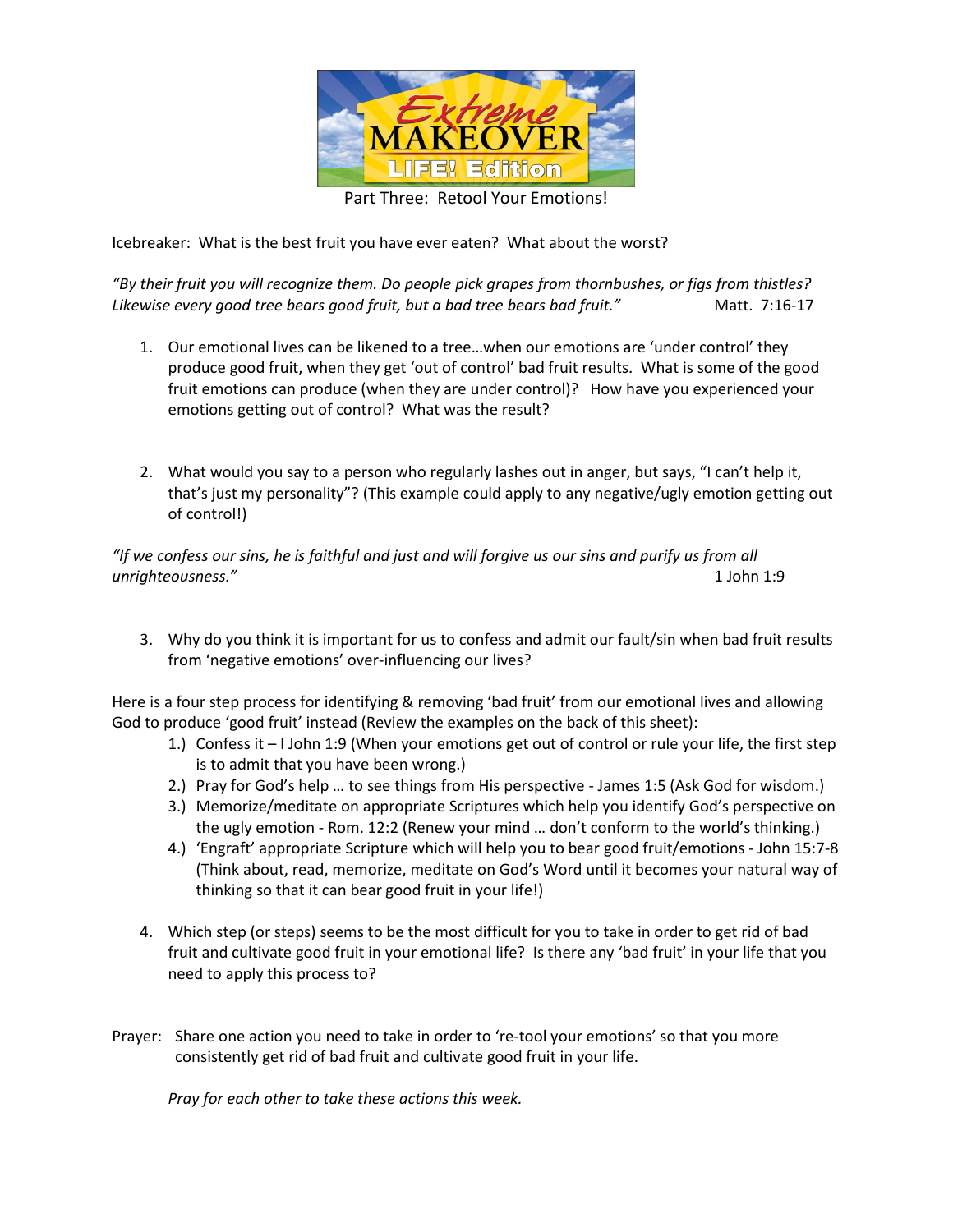#### **A Few Examples of the Four Step Process:**

#### **- When things get out of control or balance –**

#### **How to get rid of bad fruit and cultivate good fruit in your emotions**

#### Fear

- 1. Confess it as sin I John 1:9 …
- 2. Pray for God's help … and see things from His perspective … James 1:5
- 3. Meditate on:

Psalm 27:1 *- "The LORD is my light and my salvation— whom shall I fear? The LORD is the stronghold of my life— of whom shall I be afraid?"* Psalm 27:1 Psalm 46:2 - *"Therefore we will not fear, though the earth give way and the mountains fall into the heart of the sea…"* Psalm 56:4 - *"In God, whose word I praise, in God I trust; I will not be afraid. What can mortal man do to me"* 

4. Engraft: Psalm 23 - *The LORD is my shepherd, I shall not be in want….*

#### Anxiety

- 1. Confess it as sin I John 1:9 …
- 2. Pray for God's help … and see things from His perspective … James 1:5
- 3. Meditate on:

 Isaiah 35:4 - *"Say to those with fearful hearts, "Be strong, do not fear; your God will come, he will come with vengeance; with divine retribution he will come to save you."*  Psalm 139:23-24 - *"Search me, O God, and know my heart; test me and know my anxious thoughts. See if there is any offensive way in me, and lead me in the way everlasting."*  Psalm 94:19 - *"When anxiety was great within me, your consolation brought joy to my soul."*

*4.* Engraft: Philippians 4:6-7 - *"Do not be anxious about anything, but in everything, by prayer and petition, with thanksgiving, present your requests to God. And the peace of God, which transcends all understanding, will guard your hearts and your minds in Christ Jesus."* 

#### Anger

- 1. Confess it as sin I John 1:9 …
- 2. Pray for God's help … and see things from His perspective … James 1:5
- 3. Meditate on:

Psalm 37:8 - *"Refrain from anger and turn from wrath; do not fret—it leads only to evil."* Proverbs 15:18 - *"A hot-tempered man stirs up dissension, but a patient man calms a quarrel."* 

4. Engraft:

Psalm 103:8 - *"The LORD is compassionate and gracious, slow to anger, abounding in love."*  Psalm 145:8 - *"The LORD is gracious and compassionate, slow to anger and rich in love."* Proverbs 16:32 - *"Better a patient man than a warrior, a man who controls his temper than one who takes a city."*

Proverbs 19:11 - *"A man's wisdom gives him patience; it is to his glory to overlook an offense."*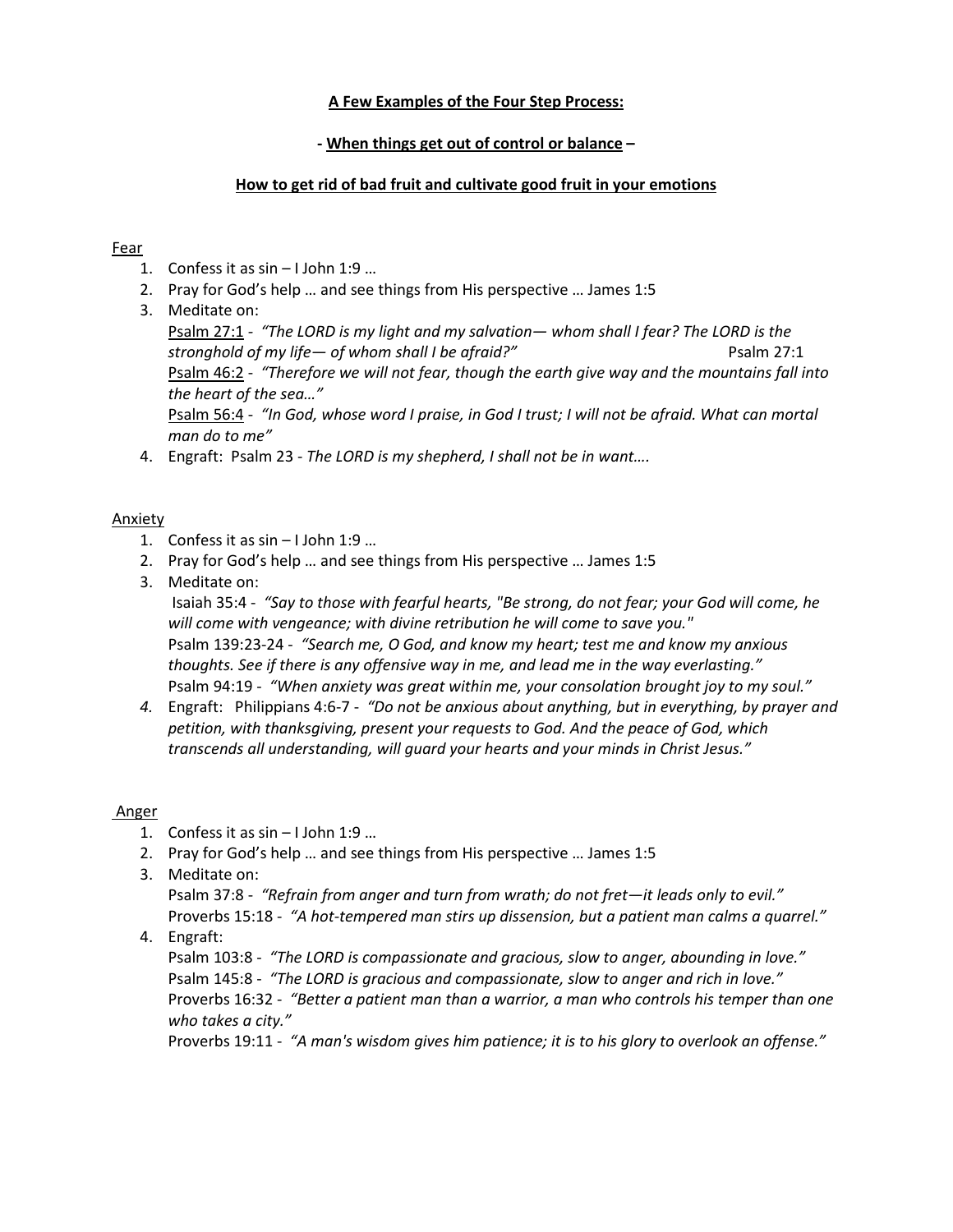

Icebreaker: Who was one of your most memorable friends from childhood?

# **Ask one person to read Ephesians 4:20-32 aloud (found on the back of this sheet).**

- 1. Re-read Eph. 4:25. When was a time you were tempted not to "speak truthfully" in a relationship? Did you give in to temptation (lie, exaggerate, flatter, gossip, etc.) or did you overcome the temptation? What was the result?
- 2. Re-read Eph. 4:26-27. Why do you think it is so important to "not let the sun go down while you are still angry" in your relationships? What can be the result if we let our anger go un-dealt with?
- 3. Re-read Eph. 4:29. How can words be our greatest ally or our greatest enemy in relationships? How have you experienced this in your life?
- 4. How can Ephesians 4:29 help us to determine when to speak and when not to speak? If you followed the guidelines in this verse, how might your speech change to become more grace-filled?
- 5. Re-read Eph. 4:32. How would focusing on Christ, His forgiveness, grace and love toward you help you to have better relationships?
- Prayer: Share one step God has shown that you need to take in order to 're-tool your relationships' this week.

*Pray for each other to take these actions this week.*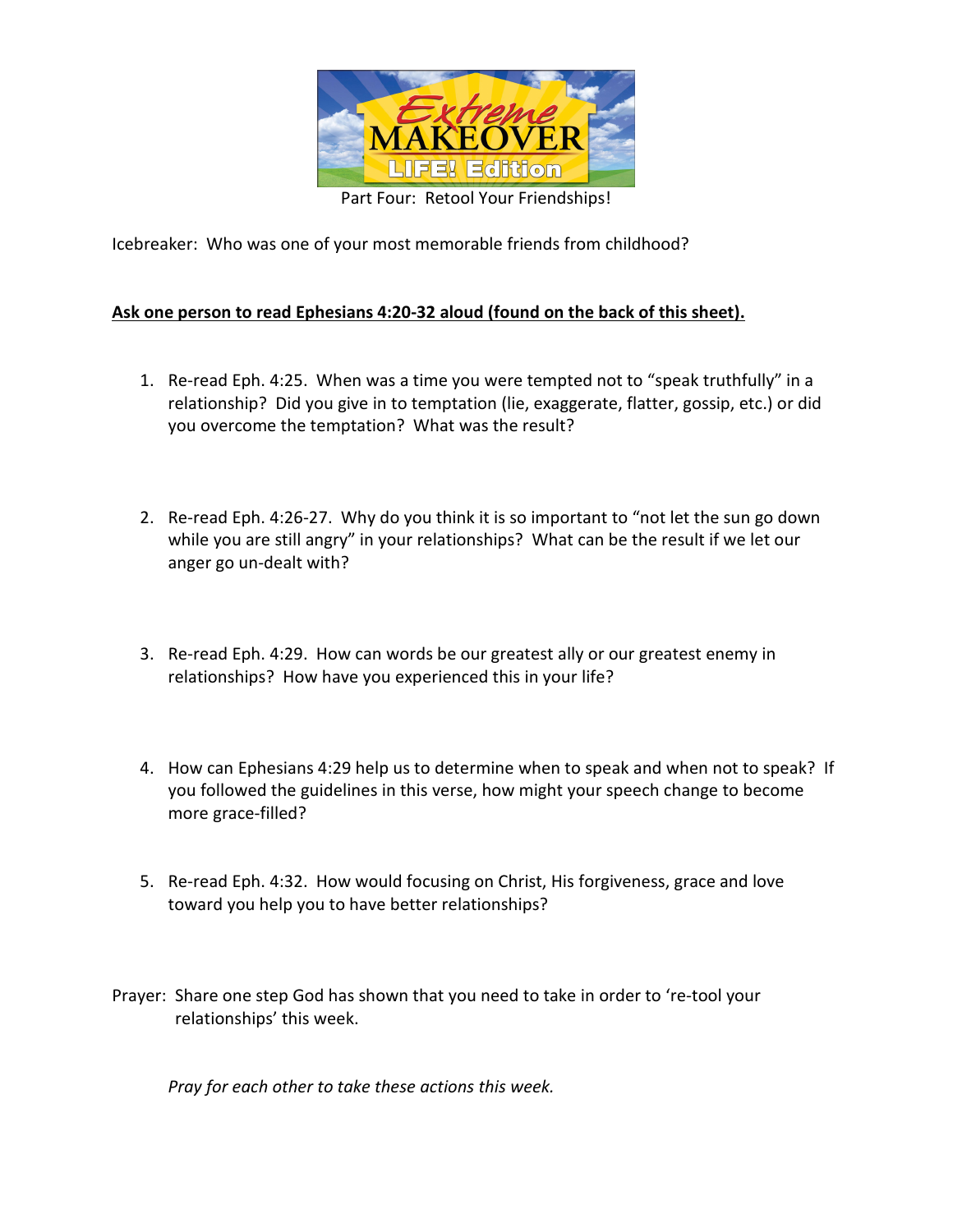## **Ephesians 4:20-32 (NIV)**

You, however, did not come to know Christ that way. <sup>21</sup>Surely you heard of him and were taught in him in accordance with the truth that is in Jesus. <sup>22</sup>You were taught, with regard to your former way of life, to put off your old self, which is being corrupted by its deceitful desires;  $23$  to be made new in the attitude of your minds;  $24$  and to put on the new self, created to be like God in true righteousness and holiness.

<sup>25</sup>Therefore each of you must put off falsehood and speak truthfully to his neighbor, for we are all members of one body.  $^{26}$ "In your anger do not sin": Do not let the sun go down while you are still angry,  $^{27}$  and do not give the devil a foothold.  $^{28}$ He who has been stealing must steal no longer, but must work, doing something useful with his own hands, that he may have something to share with those in need.

 $29$ Do not let any unwholesome talk come out of your mouths, but only what is helpful for building others up according to their needs, that it may benefit those who listen. <sup>30</sup>And do not grieve the Holy Spirit of God, with whom you were sealed for the day of redemption. <sup>31</sup>Get rid of all bitterness, rage and anger, brawling and slander, along with every form of malice. <sup>32</sup>Be kind and compassionate to one another, forgiving each other, just as in Christ God forgave you.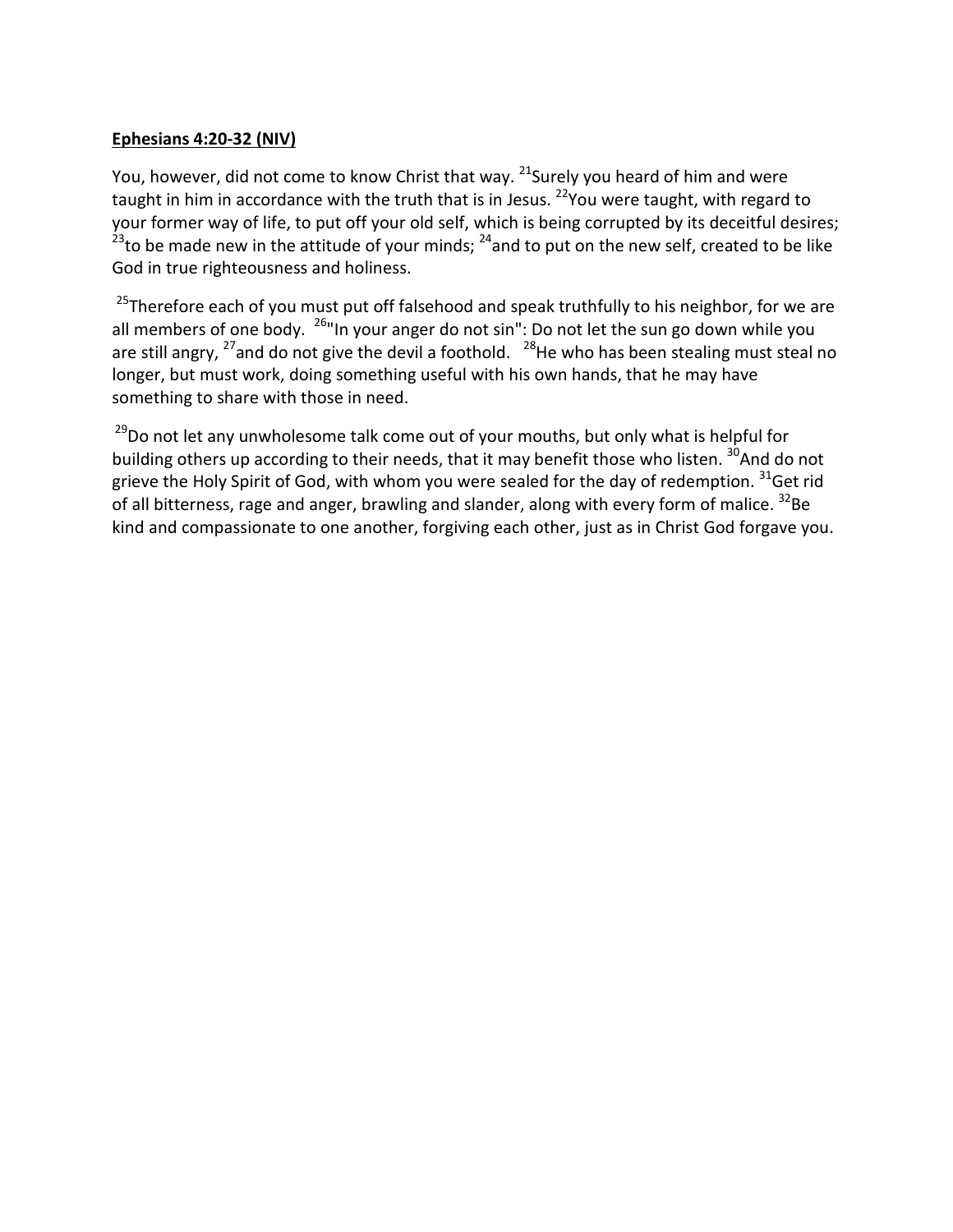

Part Five: Retool Your Marriage!

Icebreaker: What 1 or 2 details were most memorable to you about your wedding day?

# **Read Ephesians 5:25-33 aloud:**

*" <sup>25</sup>Husbands, love your wives, just as Christ loved the church and gave himself up for her <sup>26</sup>to make her holy, cleansing her by the washing with water through the word, <sup>27</sup><i>and to present her to himself as a radiant church, without stain or wrinkle or any other blemish, but holy and blameless. <sup>28</sup>In this same way, husbands ought to love their wives as their own bodies. He who loves his wife loves himself. <sup>29</sup>After all, no one ever hated his own body, but he feeds and cares for it, just as Christ does the church— <sup>30</sup>for we are members of his body. <sup>31</sup>"For this reason a man will leave his father and mother and be united to his wife, and the two will become one flesh." <sup>32</sup>This is a profound mystery—but I am talking about Christ and the church. <sup>33</sup>However, each one of you also must love his wife as he loves himself, and the wife must respect her husband."*

- **1. Husbands only**: Ephesians 5:25 says, *"Husbands, love your wives, just as Christ loved the church and gave himself up for her."* How does this verse raise the bar in your understanding of the primary duty of a husband to **love his wife**?
- **2. Wives only:** Ephesians 5:33 says, "…the wife must respect her husband." How does understanding this as 'unconditional respect' raise the bar in your understanding of the primary duty of a wife **respect her husband**?
- **3. Both:** What hinders your efforts to fulfill the primary job duties listed in Ephesians 5:33 for husbands to sacrificially & unconditionally love their wives and wives to sacrificially and unconditionally respect their husbands?
- **4. Split off as couples, look into your spouse's eyes and ask the appropriate question below:**
	- Husbands ask your wife: "What is one thing you would like me to do better to make you feel loved?"
	- Wives ask your husband: "What is one thing you would like me to do better to make you feel respected?"
- Prayer: Hold hands & pray as couples, that God would empower you to take the step your spouse shared in question #4 in order to 're-tool your marriage' this week.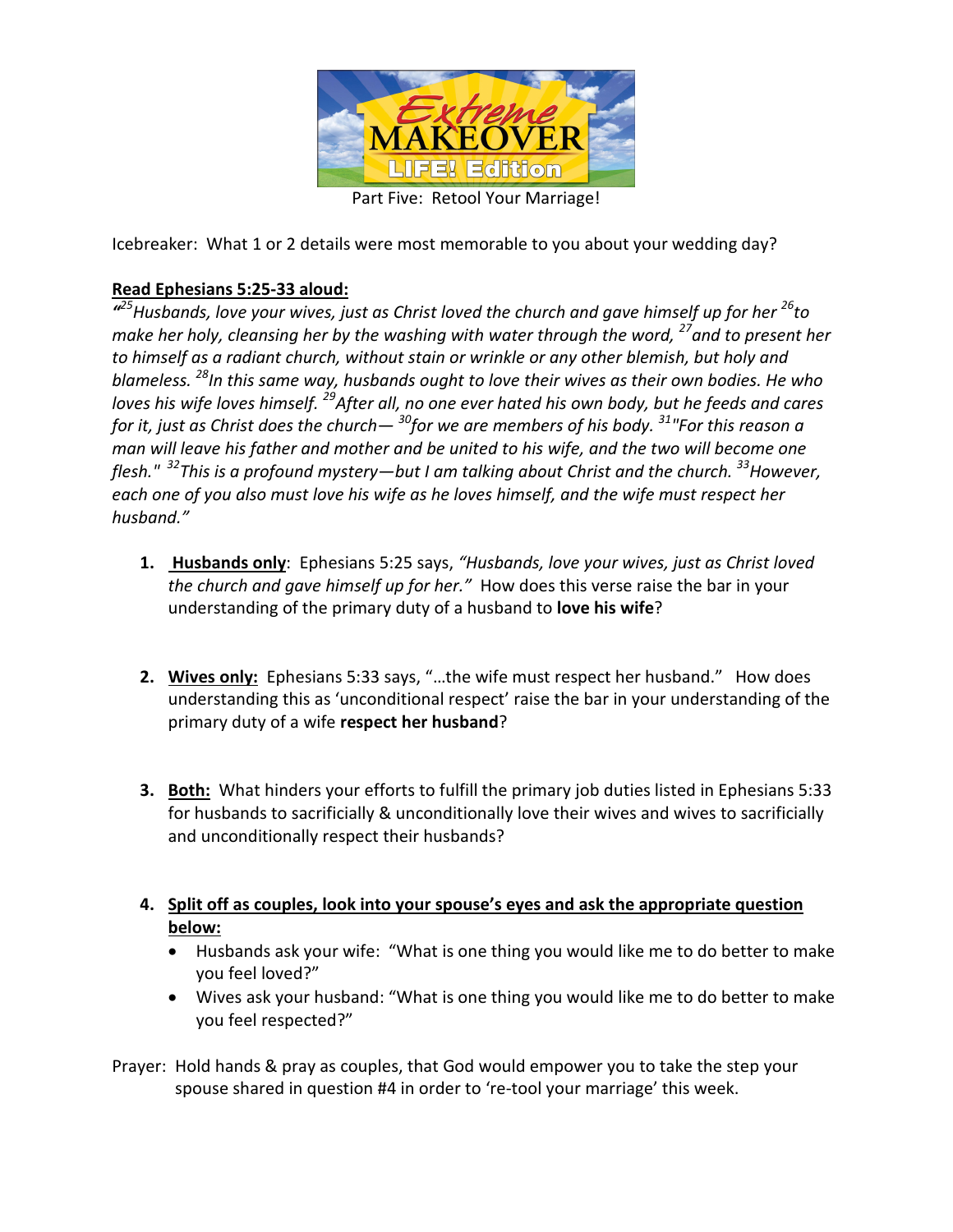

Icebreaker: When was a time when you made a purchase, but later regretted making it?

## **Read Ecclesiastes 12:1-14 (It's on the back of this page.)**

- 1. Someone once said, "What you sow in your 20's & 30's you reap in your 40's & 50's." What is a good choice you made in the past that is now bearing good fruit in your life today?
- 2. When was a time you felt God calling you to follow Him or obey Him in some way and you delayed (or failed) to obey Him? What was the result?
- 3. Read Ecc. 12:6-8. How would thinking about the end of your life, motivate you to make your life count for God today?
- 4. Read Ecc. 12:13-14. Why do you think today is the best day to start living for God?
- 5. What is a choice or change you can make today that will empower you to enjoy more of God's blessed life tomorrow?
- Prayer: Pray for the person on your left, that God would empower that person to make the choice he/she shared in question #5 in order to 're-tool their eternity' this week.